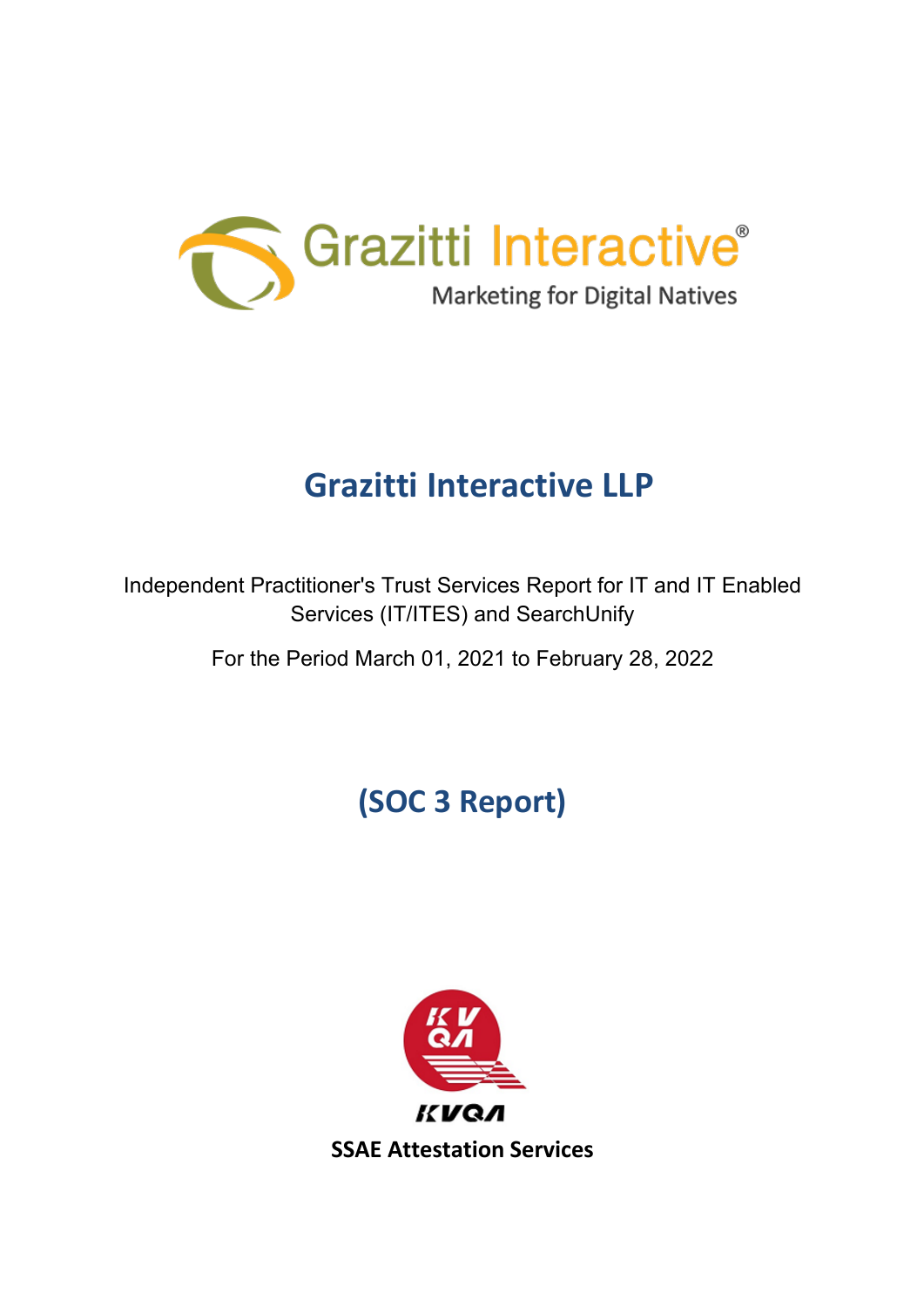## **1. Independent Practitioner's Trust Services Report**

**To:** Management of Grazitti Interactive LLP (Grazitti Interactive/Grazitti)

We have examined Grazitti Interactive's (Grazitti) assertion related to "Description of its IT and IT Enabled Services (IT/ITES) and SearchUnify" system that, during the period March 01, 2021 to February 28, 2022, Grazitti maintained effective controls to provide reasonable assurance that:

- the system was protected against unauthorized access, use or modification;
- the system was available for operation and use as committed or agreed;
- information designated as confidential was protected by the systems as committed or agreed

based on the trust services criteria relevant to security, availability and confidentiality ("applicable trust services criteria") set forth in TSP section 100, 2017 Trust Services Criteria for Security, Availability, Processing Integrity, Confidentiality, and Privacy (AICPA, Trust Services Criteria). This assertion is the responsibility of Grazitti's management. Our responsibility is to express an opinion based on our examination.

Our examination was conducted in accordance with attestation standards established by the American Institute of Certified Public Accountants and, accordingly, included (1) obtaining an understanding of Grazitti's relevant controls over security, availability and confidentiality (2) testing and evaluating the operating effectiveness of the controls and (3) performing such other procedures as we considered necessary in the circumstances. We believe that our examination provides a reasonable basis for our opinion.

Because of the nature and inherent limitations of controls, the Company's ability to meet the aforementioned criteria may be affected. For example, controls may not prevent, or detect and correct errors or fraud, unauthorized access to systems and information, or failure to comply with internal and external policies or requirements. Also, the projection of any conclusions, based on our findings, to future periods is subject to the risk that the validity of such conclusions may be altered because of changes made to the systems or controls.

In our opinion, Grazitti management's assertion referred to above is fairly stated, in all material respects, based on the aforementioned criteria for security, availability and confidentiality.

**Sandip Padhi License Number: PAC-CPAP-LIC-032767**

June 10, 2022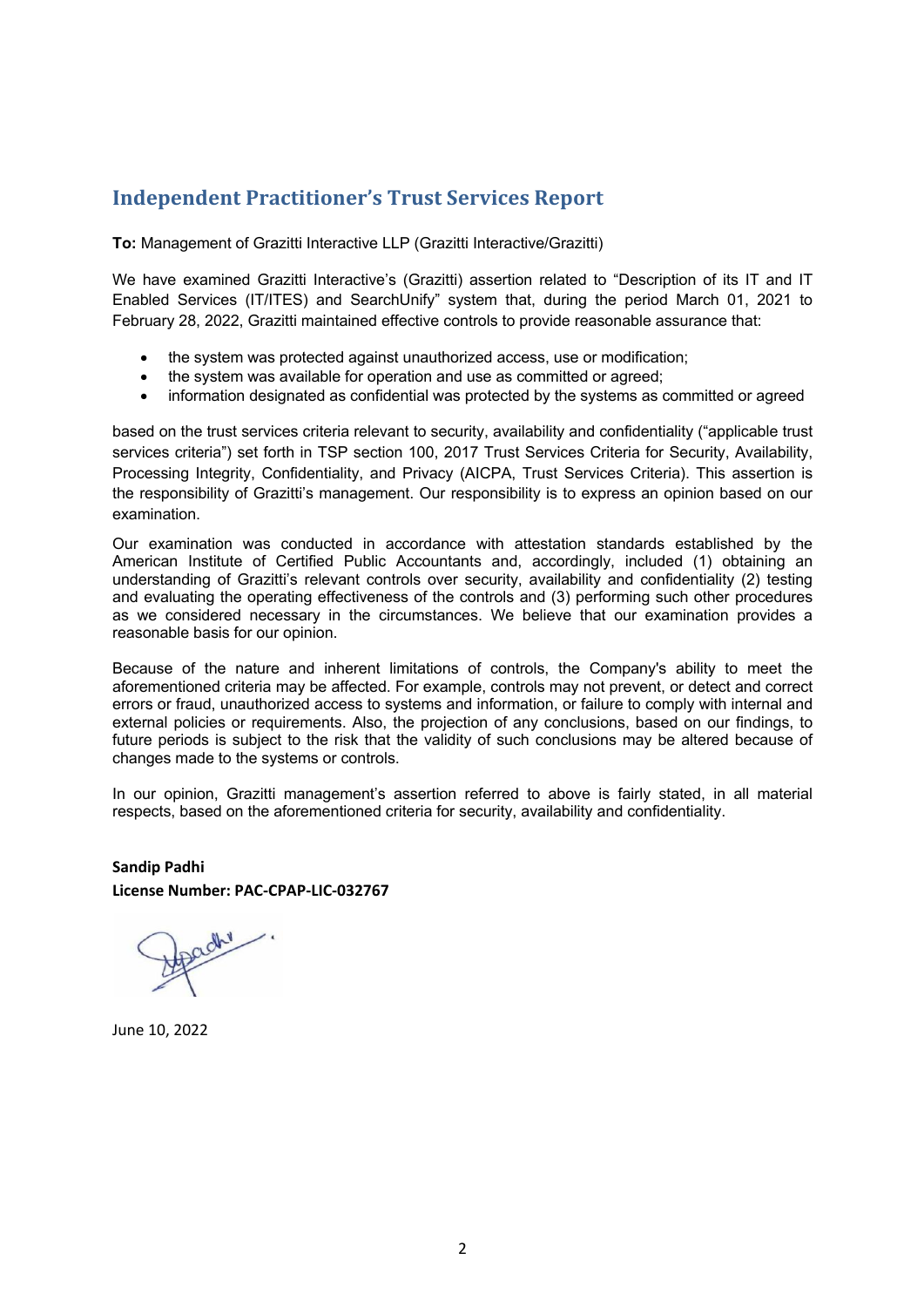### **Grazitti Management's Assertion**

# Grazitti Interac **Marketing for Digital Natives**

#### May 18, 2022

During the period March 01, 2021 to February 28, 2022, Grazitti Interactive's (Grazitti) maintained effective controls over IT and IT Enabled Services (IT/ITES) and SearchUnify (the "system"), to provide reasonable assurance that:

- the system was protected against unauthorised access, use or modification;
- the system was available for operation and use as committed or agreed;  $\bullet$
- information designated as confidential was protected by the systems as committed or agreed  $\bullet$

based on the criteria for security, availability and confidentiality set forth in the Description Criteria DC Section 200 2018 Description Criteria for a Description of a Service Organization's System in a SOC 2 Report (description criteria).

The attached system description identifies the aspects of the Description of Grazitti's "IT and IT Enabled Services (IT/ITES) and SearchUnify" covered by the assertion.

av 18. 2022 19:23 GMT+5.5)

Alok Ramsisaria Designated Partner Grazitti interactive LLP

> Grazitti Interactive LLP, Plot No. 164, 198, Industrial Area, Phase II, Panchkula - 134113, India Tel.: +91 172 5048500, 5010183, 5057200 Website: www.grazitti.com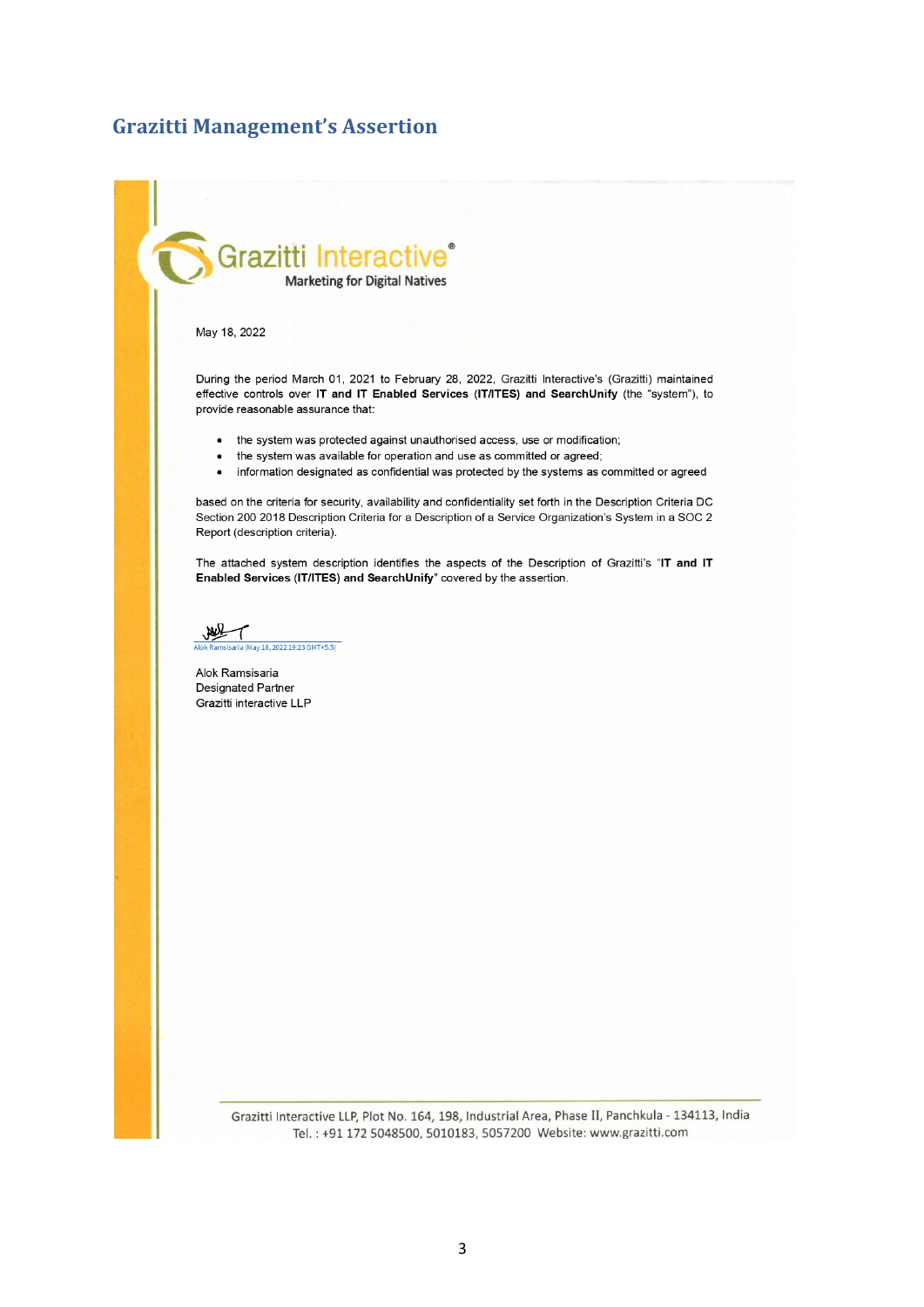# **3. Description of Grazitti Interactive's IT and IT Enabled Services (IT/ITES), SearchUnify and related processes throughout the period March 01, 2021 to February 28, 2022**

#### **Background and Overview of Services**

Grazitti Interactive (Grazitti) is a global provider of SaaS products and digital services leveraging cloud, mobile and social media technologies. Since 2008, Grazitti has been helping companies power their businesses with Information Technology and Information Technology Enabled services (IT/ITES), and its enterprise search platform.

As a global consultancy, Grazitti Interactive has strategic partnerships with technology pioneers like Marketo, Salesforce, Google, Alteryx, Microsoft, Adobe, Lithium, Optimizely, Acquia, Shopify and Jive. They combine these platforms with their innovative approaches to provide effective, resultoriented solutions to clients. They have also been helping hundreds of global companies to transform their business technologies and save millions.

Grazitti is ISO27001:2013, ISO27701:2019 and HIPAA certified & compliant.

#### **Overview of SearchUnify**

SearchUnify is an AI powered federated search product that lets users search and find relevant information across multiple platforms. It has features such as detailed analytics, granular level configuration and search tuning. SearchUnify is being used by many enterprises to help them leverage machine learning for enterprise search.

#### **Subservice Organizations**

Grazitti utilizes the following subservice providers for data center services that are not included in within the scope of this examination. However, Grazitti's responsibilities for the applications and services run at these cloud services are covered as part of the audit and in scope. Responsibility matrix is defined as part of the SLA and agreements with these sub service organizations.

#### ● **AWS – For Data Center Services**

AWS is a SOC 2 and SOC 3 attested organisation.

The Criteria that relate to controls at the subservice organizations included all criteria related to the control objectives of Security and Availability. The types of controls that are necessary to meet the control objectives and related criteria, either alone or in combination with controls at Grazitti include:

- The system is protected against unauthorized access (both physical and logical).
- The system is available for operation and use and in the capacities as committed or agreed.
- Policies and procedures exist related to security and availability and are implemented and followed.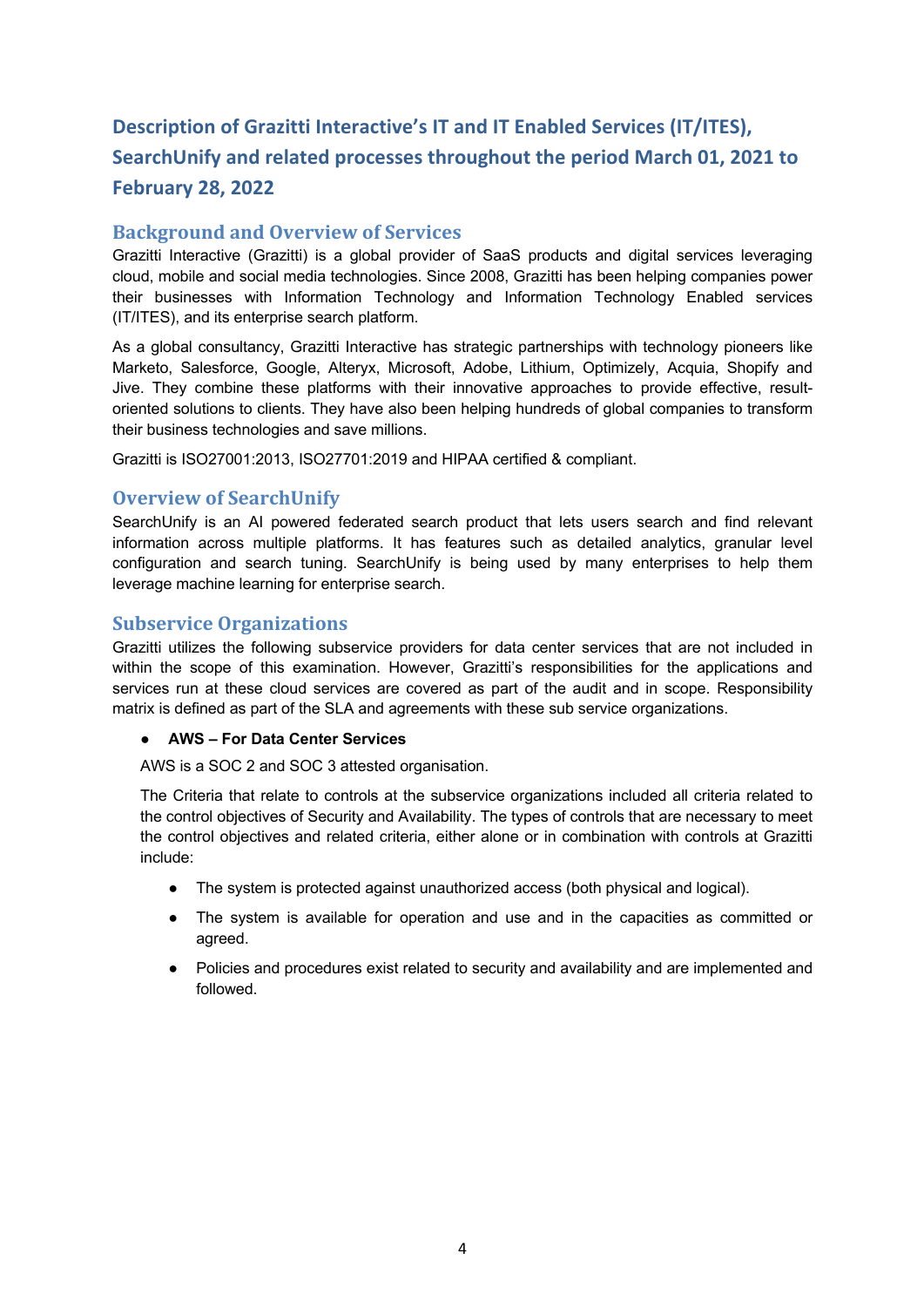# **Boundaries of the System**

The specific products and services and locations included in the scope of the report are given below. All other products, services and locations are not included.

#### **Products and Services in Scope**

The scope of this report is limited to Grazitti Interactive and related support processes. This covers the following products and services.

#### **Products**

- SearchUnify (SUF)
- M-Clean (MCN)
- M-Hive (MHV)
- ZakCalendar (ZCL)
- Ideas Manager (IDM)
- Alteryx Connectors (ALC)
- Sinergify (Salesforce Jira Connector) (SGF)
- Wordpress Marketo Integration Connector (WMC)
- Drupal Marketo Integration Connector (DMC)
- Maginate (Magento Marketo Integration Connector) (MGT)
- Cartiveo (Shopify Marketo Integration Connector) (CVT)
- Jive-Salesforce KB Sync Connector (JSK)
- Khoros Salesforce Case Connector (KSC)
- Khoros-Salesforce KB Sync Connector (KSK)
- Khoros Jira Connector (KJC)
- Higher Logic Salesforce Case Connector (HSC)
- Higher Logic NetSuite Case Connector (HNC)
- Email To Case Advance (ECA)
- OneMark Prefill (OMP)
- Zendesk Salesforce Connector (ZSC)

#### **Services**

- Information Technology and Information Technology Enabled Services (IT/ITES)
- Marketing Automation
- Software development for marketing platforms and CRM's
- Development and deployment of connectors and plugins

| <b>Geographic Locations in Scope</b> |                                                                                                     |
|--------------------------------------|-----------------------------------------------------------------------------------------------------|
| Panchkula, India                     | Grazitti Interactive LLP, Plot 198, Industrial Area, Phase 2, Panchkula,<br>Haryana - 134113, India |
| Panchkula, India                     | Grazitti Interactive, Plot 198, Industrial Area, Phase 2, Panchkula,<br>Haryana - 134113, India     |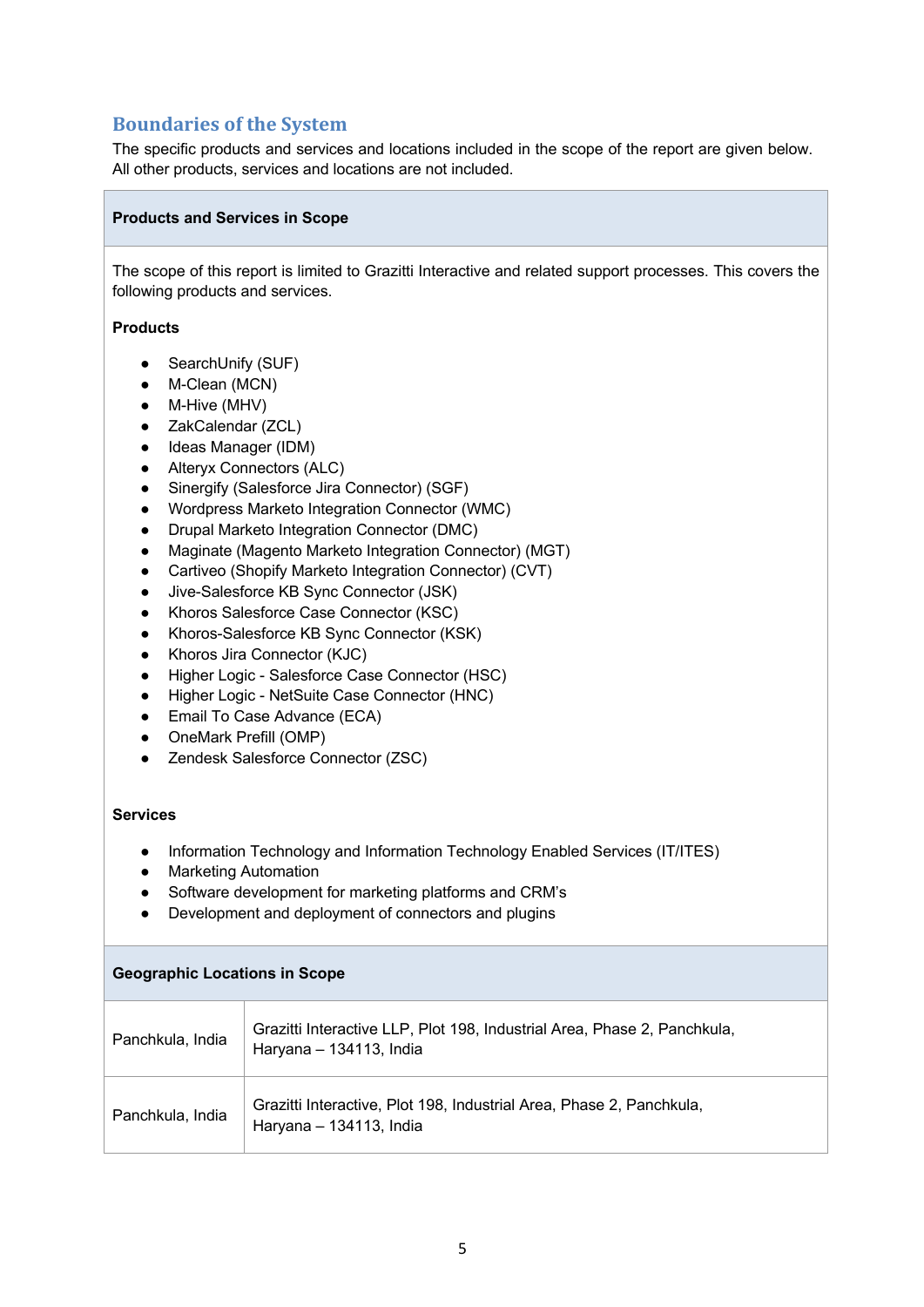| Panchkula, India | Grazitti Interactive LLP, Plot 164, Industrial Area, Phase 2, Panchkula,<br>Haryana - 134113, India                                                     |
|------------------|---------------------------------------------------------------------------------------------------------------------------------------------------------|
| Panchkula, India | Grazitti Interactive, Plot 164, Industrial Area, Phase 2, Panchkula,<br>Haryana - 134113, India                                                         |
| Mohali, India    | Grazitti Interactive LLP, Quark City - SEZ, Landmark Plaza (F-3 tower)<br>A-40A, Phase VIII Extn., Industrial Focal Point, Mohali, Punjab 160059, India |
| CA, USA          | Grazitti Interactive Inc, 340 E Middlefield Rd, Mountain View, CA - 94043, USA                                                                          |

All material activities and operations in scope are performed from the above four office locations. Unless otherwise mentioned, the description and related controls apply only to the location covered by the report.

#### **Control Environment**

#### **Board of Directors**

Business activities at Grazitti are under the direction of the Board of Directors. The company is governed by its Board of Directors headed by its promoter director Mr. Alok Ramsisaria as the CEO. Neeta Ramsisaria is in charge of the company's India operations playing a key role in strategy and client management.

#### **Risk Management and Risk Assessment**

Risk assessments are performed annually to identify current risk levels, with recommendations to minimize those risks that are determined to pose an unacceptable level of risk to Grazitti. As part of this process, security threats are identified and the risk from these threats is formally assessed.

#### **Information Security Policies**

Grazitti has developed an organization-wide Information Security Policies. Relevant and important Security Policies (IS Policies) are made available to all employees via Google Drive folders. Changes to the Information Security Policies are reviewed by the Information Security ('IS') Team and approved by CEO/CISO prior to implementation.

#### **Monitoring**

Monitoring is a critical aspect of internal control in evaluating whether controls are operating as intended and whether they are modified as appropriate for changes in business conditions. Grazitti management and Information Security personnel monitor the quality of internal control performance as a routine part of their activities.

#### **Information and Communication**

Grazitti has documented procedures covering significant functions and operations for each major work group. Policies and procedures are reviewed and updated based upon suggestions from security personnel and approval by management. Departmental managers monitor adherence to Grazitti policies and procedures as part of their daily activities.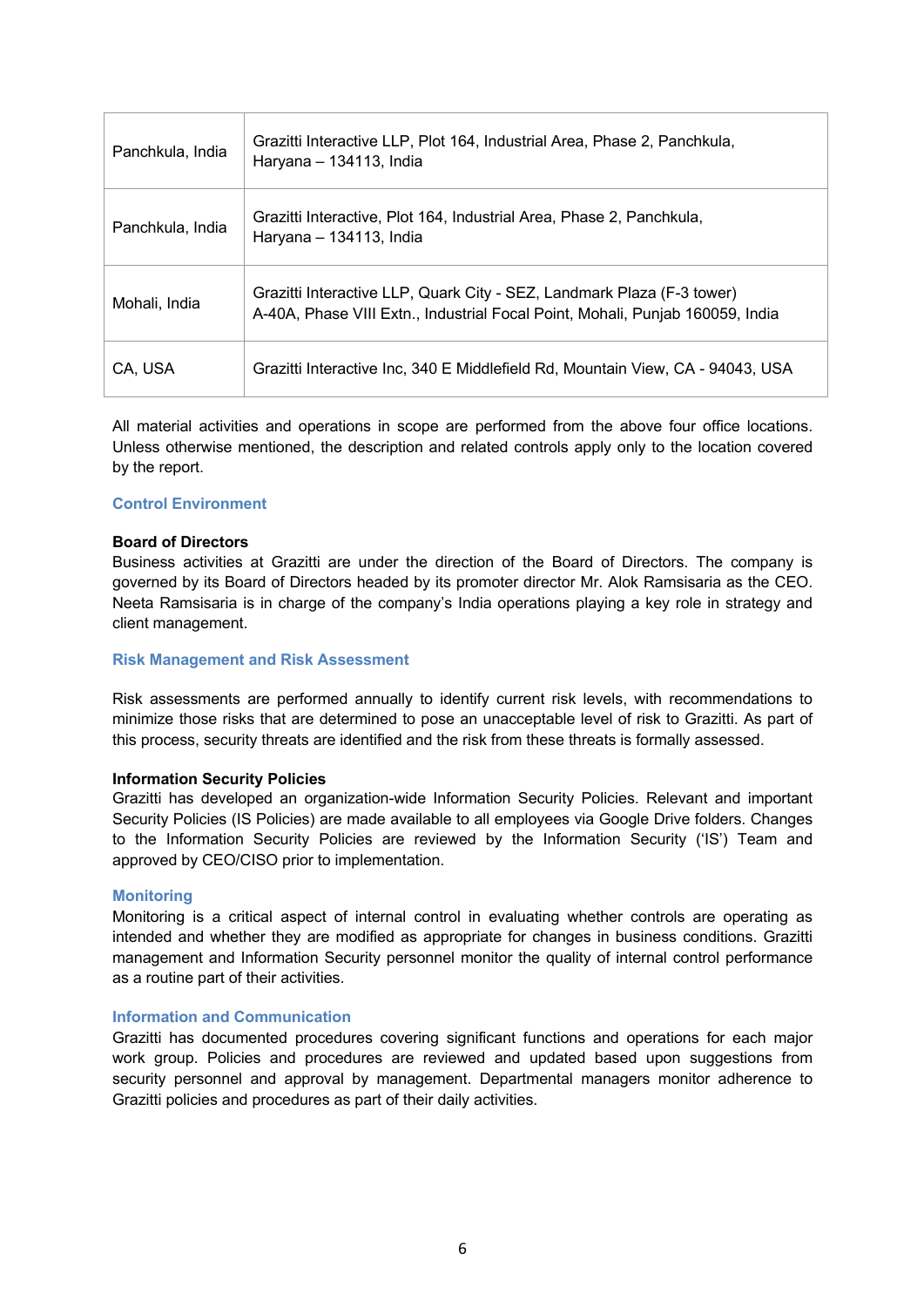## **Components of the System**

#### **Infrastructure**

The infrastructure comprises physical and hardware components of the System including facilities, equipment, and networks.

#### **Network Segmentation Overview**

Grazitti's office is equipped with the latest hardware, software and networking infrastructure. Office is linked using high speed communication links, backed up by redundant networks.

#### **Physical Access**

Grazitti's Office power systems are designed to provide uninterrupted power, regardless of the availability of power from the local public utilities supplying the office premises, UPS units and backup generators supply power to the center in the event of a power failure. All components are covered by maintenance contracts and tested regularly. Generators are tested periodically.

#### **Software**

#### *Firewalls*

Firewall is configured and in place to protect IT resources. Firewall and switch configuration standards are documented. Firewall and switch configurations are reviewed by management on a quarterly basis.

#### *Network & endpoint protection / monitoring*

Access to Internet services from any company computing device (laptop, workstation, server etc.) or from any company address designation should be made through the company's approved perimeter security mechanisms. External connections to company servers is not permitted.

#### **Monitoring**

Grazitti has devised and implemented adequate monitoring controls to detect unauthorized information processing activities. Critical servers and systems are configured to log user activities, exceptions and information security events. System administrator and system operator activities are logged and reviewed on a periodic basis. We analyze logs generated by FW, IDS/IPS on a daily basis and figure out for any critical events.

#### *Vulnerability Scans & Intrusion Detection/Intrusion Prevention*

As per the Audit calendar, all the network devices and services are audited for vulnerabilities by doing periodic vulnerability scans. These scans are done by the system admin internally. Grazitti uses Kali Linux, Metasploit Framework, BurpSuite Pro, OWASP ZAP, Detectify, Qualys and OpenVAS for vulnerability scans/assessments. External VAPT is also performed by the third-party vendor every year.

Anti-virus software has been installed on all desktops & laptops within the scope. Updates to the virus definition files are managed and downloaded by the software itself on a daily basis from the vendor website at specific intervals.

#### **People**

#### *Organizational Structure*

The organizational structure of Grazitti provides the overall framework for planning, directing, and controlling operations. It has segregated personnel and business functions into functional groups according to job responsibilities. This approach helps enable the organization to define responsibilities, lines of reporting, and communication, and helps facilitate employees to focus on the specific business issues impacting Grazitti clients.

#### *New Hire Procedures*